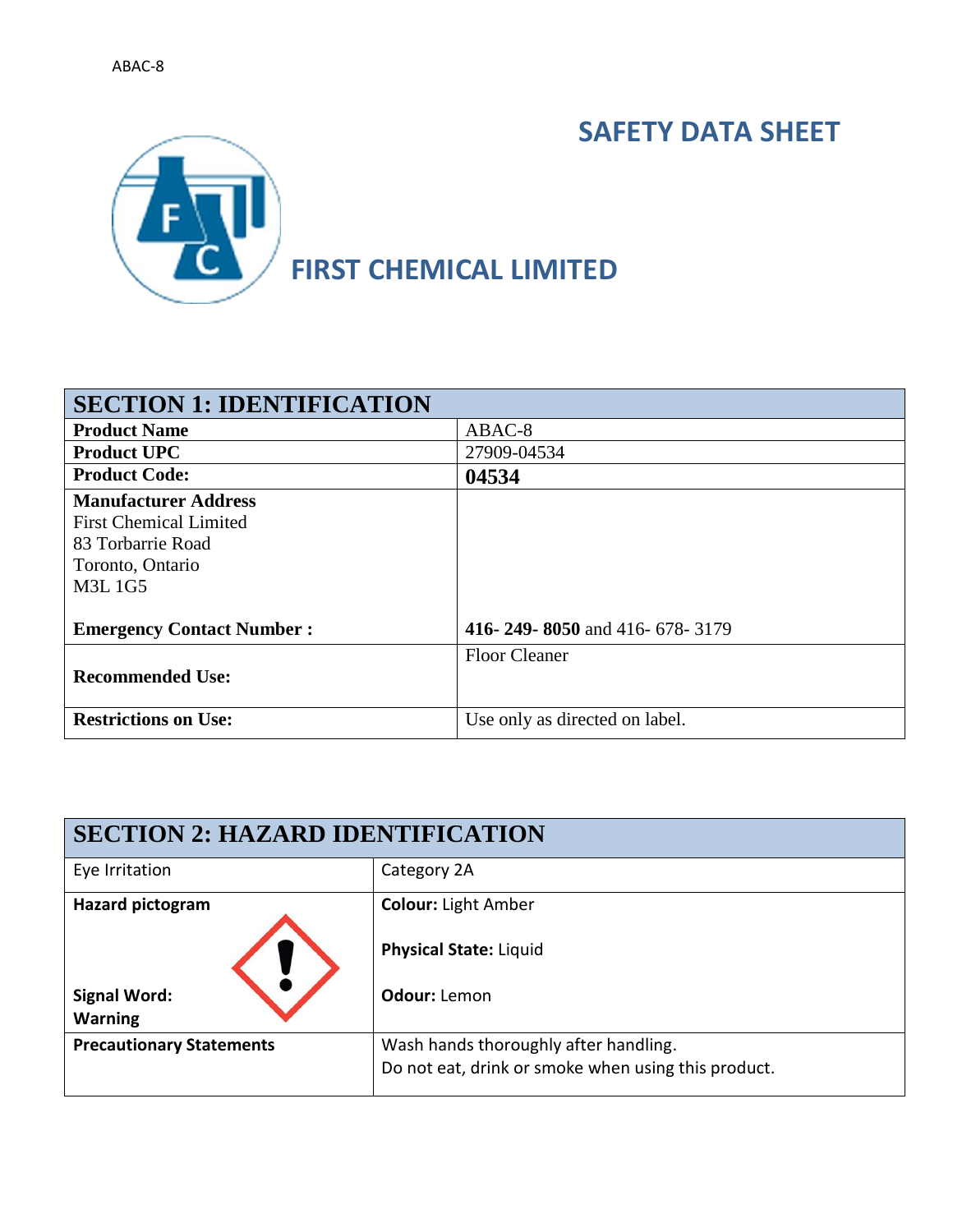| <b>Precautionary Statement Response:</b> | IF ON SKIN: Wash with plenty of soap and water. IF IN EYES:<br>Rinse cautiously with water for several minutes. Remove contact<br>lenses, if present and easy to do. Continue rinsing for at least 15<br>minutes. If skin irritation occurs: Get medical advice/attention. If<br>eye irritation occurs: Get medical advice/attention. Take off |
|------------------------------------------|------------------------------------------------------------------------------------------------------------------------------------------------------------------------------------------------------------------------------------------------------------------------------------------------------------------------------------------------|
|                                          | contaminated clothing and was before refuse                                                                                                                                                                                                                                                                                                    |
| <b>Precautionary Statement Storage:</b>  | Keep tightly closed in dry, cool and well-ventilated place.                                                                                                                                                                                                                                                                                    |
| <b>Precautioryne Statements.</b>         | Wear eye or face protection equipment<br>Wash thoroughly after handling.                                                                                                                                                                                                                                                                       |

| <b>SECTION 3: INGREDIENTS</b>                   |             |                        |
|-------------------------------------------------|-------------|------------------------|
| Pure substances/mixture                         |             |                        |
| <b>Chemical name</b>                            | CAS-No.     | Concentration: $(\% )$ |
| Alcohols C9-C11 Ethoxylated                     | 68439-46-3  | $1 - \le 2.5\%$        |
| Alkyl (C12-16) Dimethylbenzyl Ammonium Chloride | 68424-85-1  | $0.3 - 1\%$            |
| Fragrance                                       | Proprietary | $\leq$                 |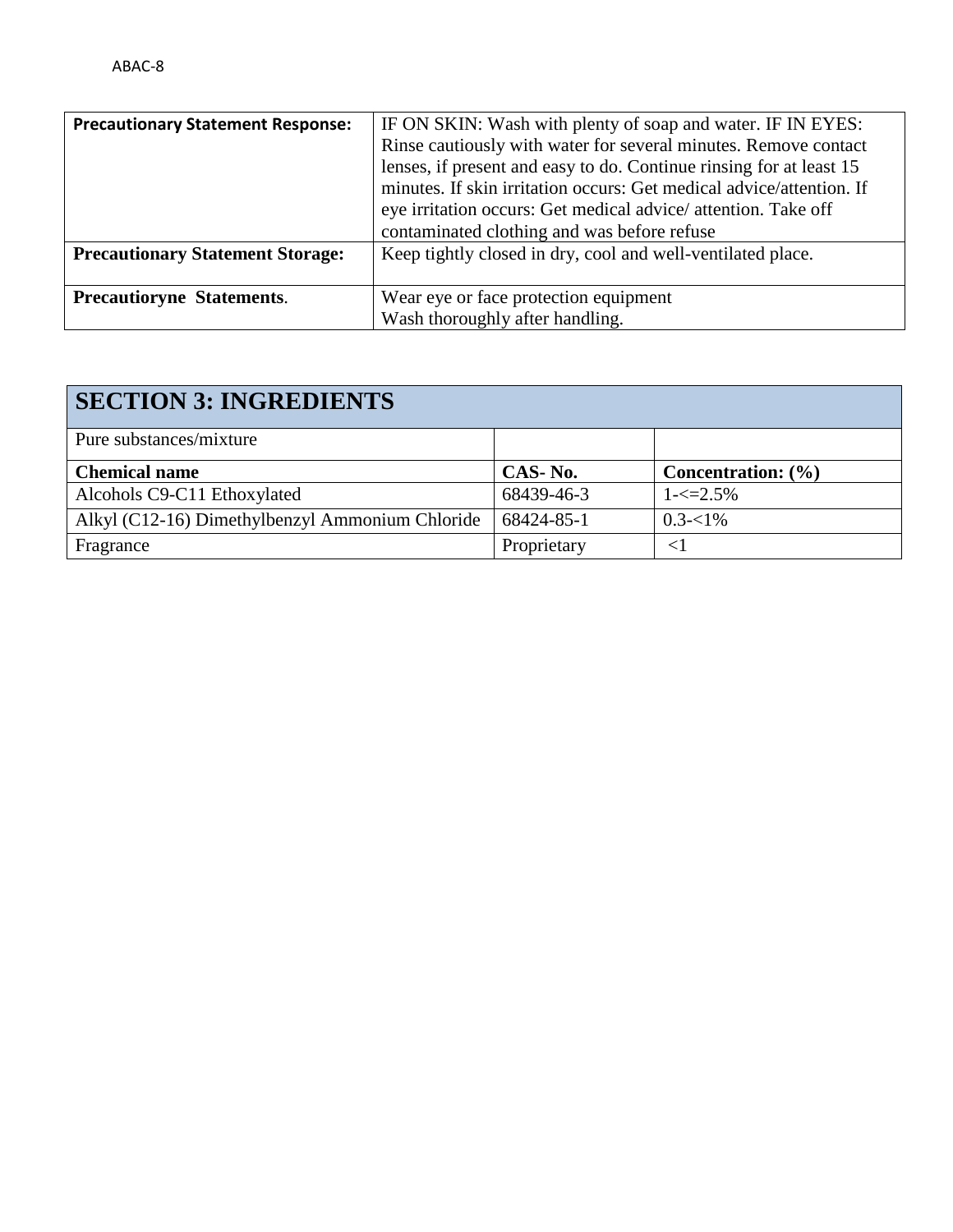| <b>ECTION 4: FIRST AID MEASURES</b>                 |                                                                                                                                                                                              |
|-----------------------------------------------------|----------------------------------------------------------------------------------------------------------------------------------------------------------------------------------------------|
| In case of eye contact:                             | Rinse immediately with plenty of water, also under<br>the eyelids, for at least 15 minutes. Remove contact<br>lenses, if present and easy to do. Continue rinsing.<br>Get medical attention. |
| In case of skin contact:                            | Rinse with plenty of water.<br>May induce a skin irritation.                                                                                                                                 |
| Ingestion                                           | Rinse mouth with water. Drink a cupful of milk or<br>water. Get medical attention if symptoms occur                                                                                          |
| If inhaled:                                         | Remove person to get fresh air. Get medical<br>attention if symptoms occur.                                                                                                                  |
| Most important symptoms/ effects, acute and delayed |                                                                                                                                                                                              |
| Notes to physician:                                 | Treat symptomatically                                                                                                                                                                        |
| Most important symptoms/effects.                    | No information available.                                                                                                                                                                    |

| <b>SECTION 5: FIREFIGHTING MEASURES</b>        |                                                                                                                |  |
|------------------------------------------------|----------------------------------------------------------------------------------------------------------------|--|
| Suitable extinguishing media:                  | CO2, extinguishing powder or water spray. Fight<br>larger fires with water spray or alcohol resistant<br>foam. |  |
| Unsuitable extinguishing media:                | None known                                                                                                     |  |
| Specific hazards:                              | Not applicable.                                                                                                |  |
| Special protective equipment for firefighters: | Use personal protective equipment.<br>None                                                                     |  |
| Sensitive to static discharge                  |                                                                                                                |  |
| Special hazards arising from the chemical      | None                                                                                                           |  |
|                                                |                                                                                                                |  |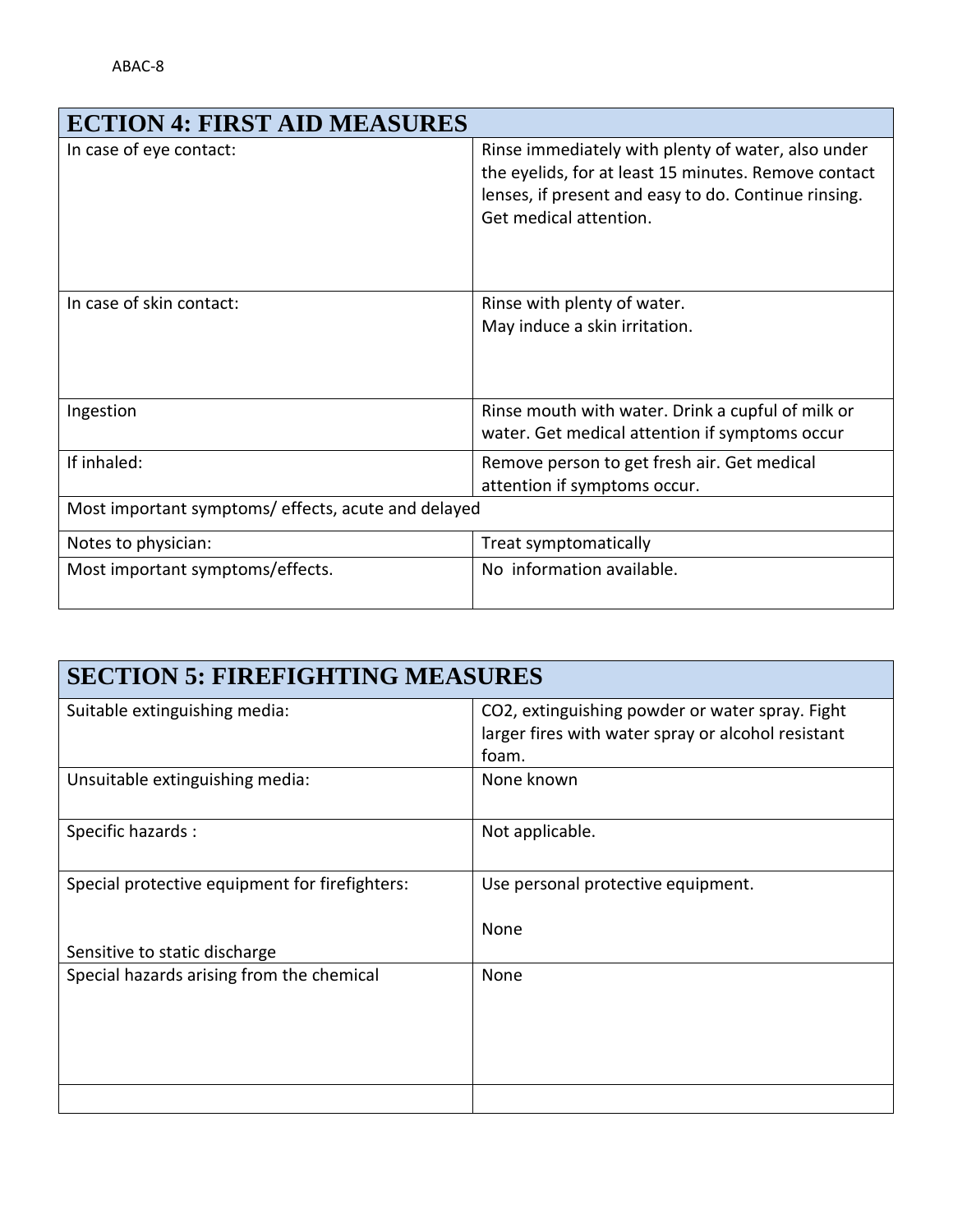# **SECTION 6: ACCIDENTAL RELASE MEASURES**

| Personal precautions, protective equipment and<br>emergency procedures |                                                                                                                                                                                                                                                                                                                  |
|------------------------------------------------------------------------|------------------------------------------------------------------------------------------------------------------------------------------------------------------------------------------------------------------------------------------------------------------------------------------------------------------|
| Personal precautions                                                   | Avoid contact with skin, eyes or clothing. Use<br>personal protective equipment as required. Ensure<br>adequate ventilation, especially in confined areas                                                                                                                                                        |
| Environmental precautions                                              | Do not allow contact with soil, surface, or ground<br>water                                                                                                                                                                                                                                                      |
| Methods and material for containment and cleaning<br>up                | Stop leak if safe to do so. Contain spillage and then<br>collect with non-combustible absorbent material and<br>place in container for disposal according to local/<br>nation regulation. For large spills, dike spilled<br>material or otherwise contain material to ensure<br>runoff does not reach a waterway |

| <b>SECTION 7: HANDLING AND STORAGE</b> |                                                                                                                                                                                          |  |
|----------------------------------------|------------------------------------------------------------------------------------------------------------------------------------------------------------------------------------------|--|
| <b>Advice on safe handling</b>         | <b>Precautions for safe handling</b>                                                                                                                                                     |  |
|                                        | Use personal protective equipment as required. Keep<br>container closed when not in use. Never return spills<br>in original containers for re-use. Keep out of the reach<br>of children. |  |
| <b>Conditions for safe storage</b>     | Keep out of reach of children. Keep container tightly                                                                                                                                    |  |
|                                        | closed. Store in suitable labeled containers.                                                                                                                                            |  |
| <b>Incompatible products</b>           | None Know                                                                                                                                                                                |  |
| <b>Storage</b>                         | Keep tightly closed in dry, cool area.                                                                                                                                                   |  |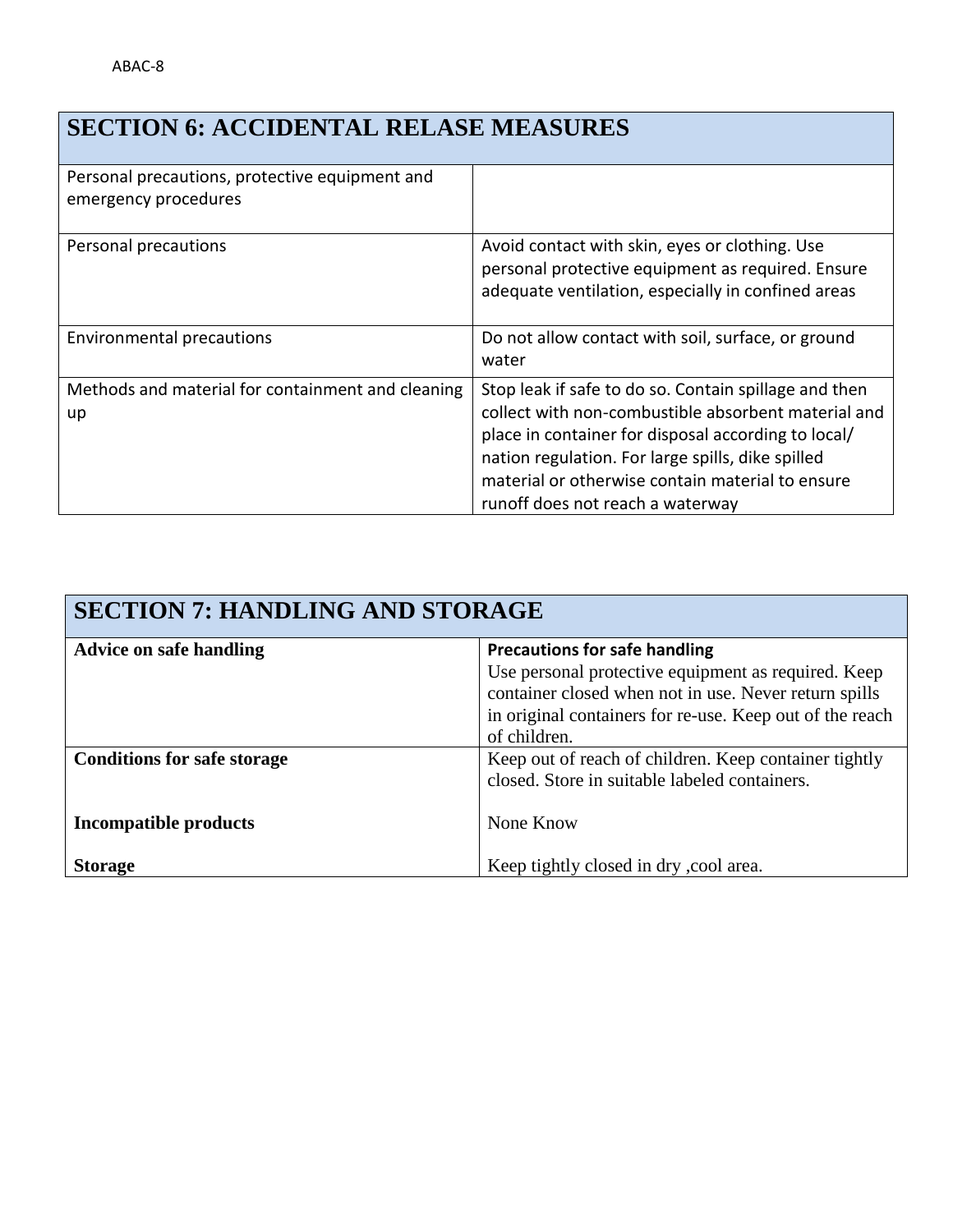#### **SECTION 8: EXPOSURE CONTROLS/PERSONAL PROTECTION**

| <b>Exposure Guidelines:</b>          |                                                                           |
|--------------------------------------|---------------------------------------------------------------------------|
| <b>Undiluted Product</b>             |                                                                           |
| <b>Engineering measures:</b>         | Use only in well-ventilated areas.                                        |
|                                      |                                                                           |
| <b>Personal Protective Equipment</b> |                                                                           |
| <b>Eye Protection:</b>               | Chemical-splash goggles.                                                  |
| Hand protection:                     | Chemical-resistant gloves                                                 |
| Skin and body protection:            | No personal protective equipment required under<br>normal use conditions. |
| <b>Respiratory protection:</b>       | No personal protective equipment required under<br>normal use conditions. |
| <b>Hygiene messures:</b>             | Handle in accordance with good industrial hygiene<br>and safety practice. |

# **SECTION 9: PHYSICAL AND CHEMICAL PROPERTIES**

| Appearance                              | Liquid                   |
|-----------------------------------------|--------------------------|
| Colour                                  | <b>Clear Amber</b>       |
| Odour                                   | Lemon                    |
| PH                                      | $7 - 8.5$                |
| Flash point                             | N/A                      |
| Odour threshold                         | No information available |
| Melting/freezing point                  | No information available |
| Initial boiling point/boiling range     | No information available |
| <b>Evaporation</b> rate                 | No information available |
| Flammability (solid and gas)            | No information available |
| Upper explosion limit                   | No information available |
| Lower explosion limit                   | N/A                      |
| Vapour pressure                         | N/A                      |
| Relative vapour density                 | N/A                      |
| Specific gravity                        | N/A                      |
| Water solubility                        | Soluble in water         |
| Solubility in other solvents            | N/A                      |
| Partition coefficient: n- octanol/water | N/A                      |
| Auto-ignition temperature               | N/A                      |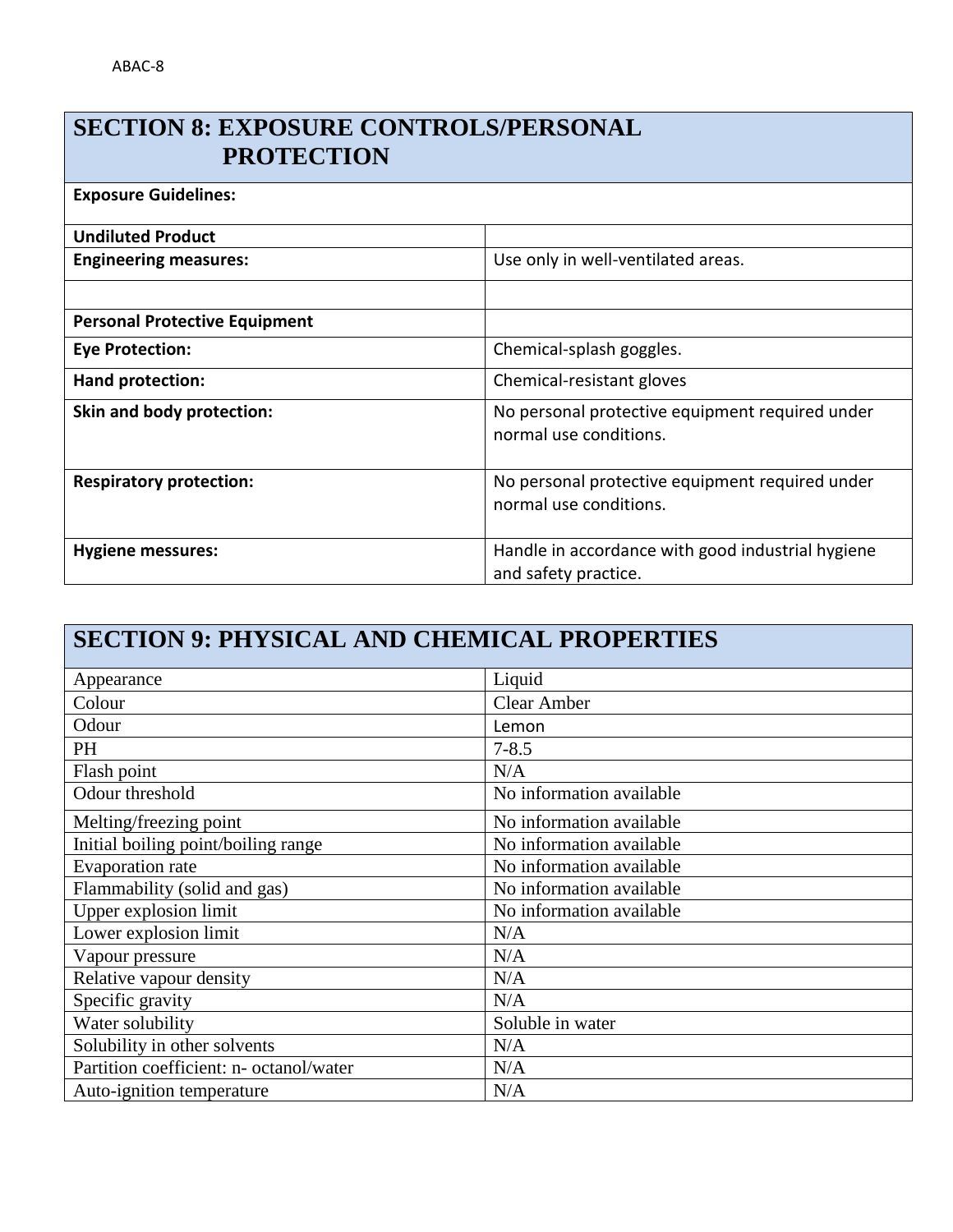| Thermal decomposition | N/A |
|-----------------------|-----|
| Viscosity of Product  | N/A |
| Explosive properties  | N/A |
| Oxidizing properties  | N/A |
| Molecular weight      | N/A |
| <b>VOC</b>            | N/A |

## **SECTION 10: STABILITY AND REACTIVTY**

| <b>Reactivity</b>                         | None under normal use conditions. |
|-------------------------------------------|-----------------------------------|
| <b>Chemical Stability</b>                 | Stable under normal. conditions   |
| <b>Possibility of Hazardous Reactions</b> | None under normal processing      |
| <b>Conditions to avoid</b>                | None under normal processing.     |
| <b>Incompatible materials</b>             | None known.                       |
| <b>Hazardous Decomposition Products</b>   | None under normal use conditions. |

# **SECTION 11: TOXICOLOGICAL INFORMATION**

| <b>Information on likely routes of exposure</b>                                                          |                                                                                          |  |  |  |  |  |
|----------------------------------------------------------------------------------------------------------|------------------------------------------------------------------------------------------|--|--|--|--|--|
| <b>Inhalation</b>                                                                                        | Inhalation of vapors in high concentration may cause irritation of<br>respiratory system |  |  |  |  |  |
| <b>Eye contact</b>                                                                                       | Avoid contact with eyes. May cause burns.                                                |  |  |  |  |  |
| <b>Skin contact</b>                                                                                      | Avoid contact with skin. May cause irritation                                            |  |  |  |  |  |
| <b>Ingestion</b>                                                                                         | May be harmful if swallowed.                                                             |  |  |  |  |  |
| symptoms                                                                                                 | No information available.                                                                |  |  |  |  |  |
| Delayed and immediate effects<br>as well as chlorine effects from<br>the short and long-term<br>exposure |                                                                                          |  |  |  |  |  |
| <b>Reproductive toxicity</b>                                                                             | No information available                                                                 |  |  |  |  |  |
| <b>STOT</b> -single exposure                                                                             | No information available                                                                 |  |  |  |  |  |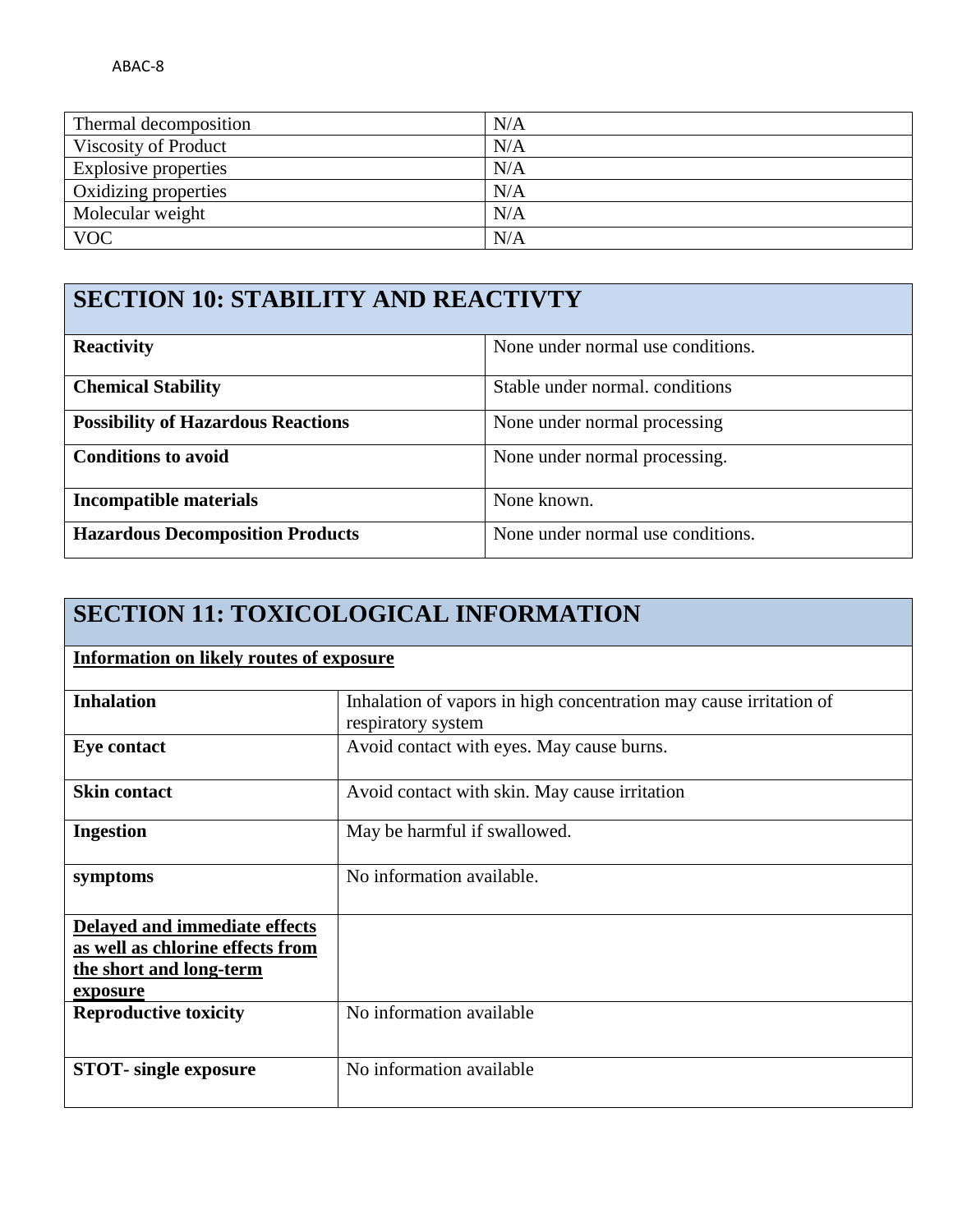| <b>STOT-</b> repeated exposure       | No information available |
|--------------------------------------|--------------------------|
| <b>Aspiration hazard</b>             | No information available |
| <b>Numerical measure of toxicity</b> | Product information      |

## **SECTION 12: ECOLOGICAL INFOMRATION**

| <b>Ecotoxicity</b>                   | The product is not expected to be hazardous to the environment. |
|--------------------------------------|-----------------------------------------------------------------|
| <b>Persistence and degradability</b> | No information available                                        |
| <b>Bioaccumulation</b>               | No information available.                                       |
| <b>Mobility</b>                      | No information available.                                       |
| Other adverse effects                | No information available.                                       |

| <b>SECTION 13: DISPOSAL CONSIDERATIONS</b> |                                                                                                       |  |  |  |
|--------------------------------------------|-------------------------------------------------------------------------------------------------------|--|--|--|
| <b>Waste treatment methods</b>             |                                                                                                       |  |  |  |
| <b>Disposal of wastes</b>                  | Disposal should be in accordance with applicable<br>regional, national and local laws and regulations |  |  |  |
| <b>Contaminated packaging</b>              | Do not reuse container. Dispose of in accordance with<br>federal, state and local regulations         |  |  |  |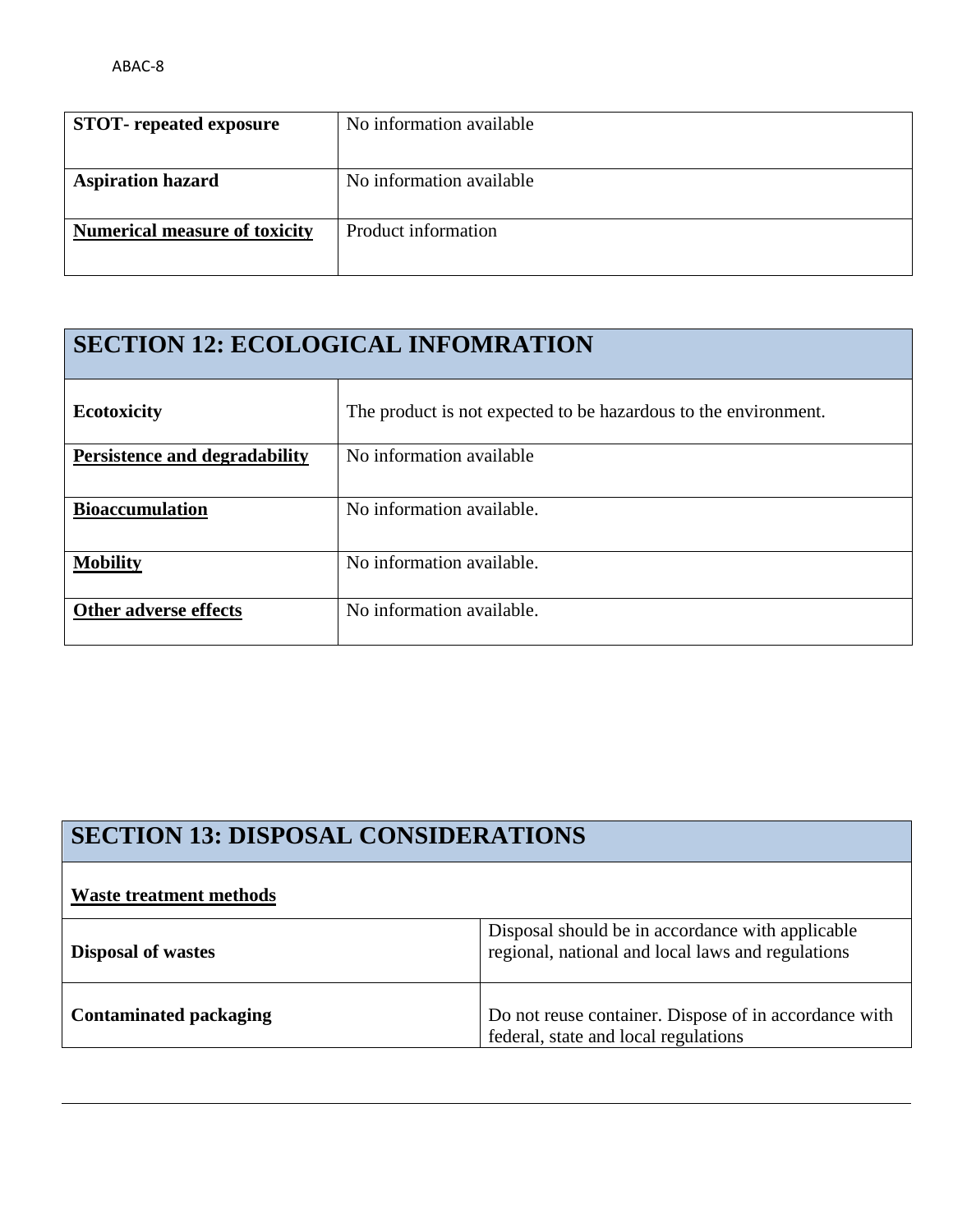### **SECTION 14: TRANSPORT INFORMATION**

| <b>DOT</b>                   | Not Regulated                                                                                                              |
|------------------------------|----------------------------------------------------------------------------------------------------------------------------|
| <b>Proper Shipping Name:</b> | <b>No-Hazardous Product</b>                                                                                                |
| <b>Special Provision:</b>    | Shipping descriptions may vary based on mode of<br>transport, quantities , package size, and/or origin and<br>destination. |
| <b>IMDG</b>                  | Not Regulated                                                                                                              |
| Proper shipping name         | Non-Hazardous Product                                                                                                      |

### **SECTION 15: REGULATORY INFORMATION**

#### **International Inventories at Cas# Level**

All components of this product are listed on the following inventories: U.S.A. (TSCA),CANADA (DSL/NDSL)

**Legend:** 

**TSCA-** United States Toxic Substances Control Act Section 8(b) Inventory **DSL/NDSL-** Canadian Domestic Substances List/ Non- Domestic Substances lists

| <b>SECTION 16: OTHER INFORMATION</b> |                       |                           |                     |             |                         |              |                |     |
|--------------------------------------|-----------------------|---------------------------|---------------------|-------------|-------------------------|--------------|----------------|-----|
| <b>NFPA</b>                          | <b>Health Hazards</b> |                           | <b>Flammability</b> | $\mathbf 0$ | Instability             | $\bf{0}$     | <b>Special</b> | N/A |
| <b>HMIS</b>                          | <b>Health Hazards</b> | 1                         | Flammability        | $\mathbf 0$ | <b>Physical Hazards</b> | $\mathbf{0}$ |                |     |
| <b>Revision Date:</b>                |                       | Dec 15 /2017              |                     |             |                         |              |                |     |
| <b>Prepared by:</b>                  |                       | <b>Regulatory Affairs</b> |                     |             |                         |              |                |     |